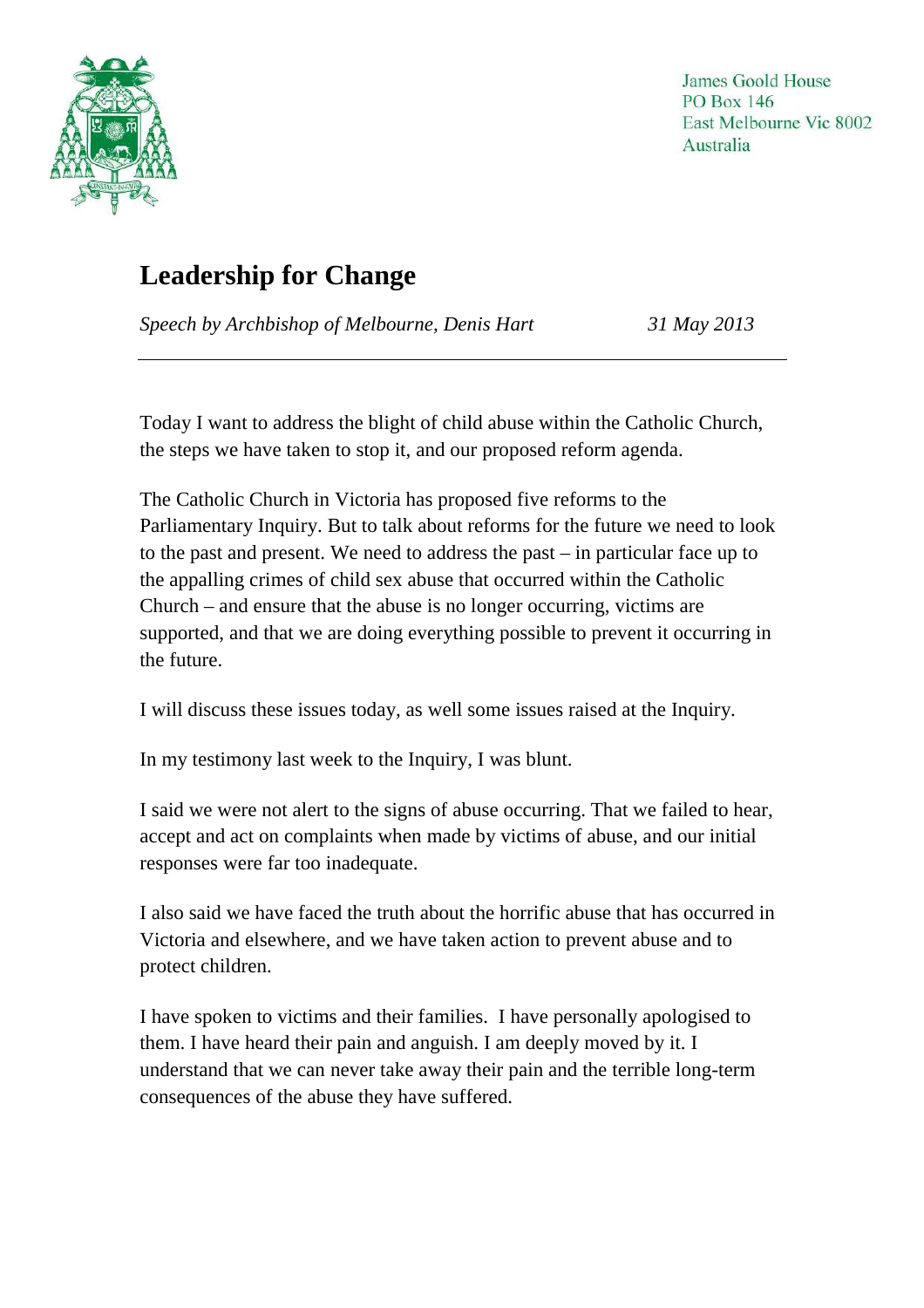

At the Inquiry I said:

I understand that the community is looking for someone to take responsibility for the terrible crimes that occurred.

I take responsibility.

I take responsibility for ensuring there is no re-emergence of child sexual abuse in the Church, that victims are treated fairly and compassionately, and that offenders are removed from contact with children.

While I have formal authority only in this Archdiocese of Melbourne, I speak on behalf of my fellow Bishops and Religious Institute leaders when I say that we all share this commitment.

I assure you that we will take immediate action if this Inquiry reveals any new wrongdoing or covering up, no matter by whom.

When I appeared at the Inquiry, I expressed my deep sorrow for the suffering and trauma endured by children who were in the Church's care, and the effect on their families. I renewed my apology to victims and their families, and to the wider community. I do so again today.

I detailed some of the failures in Church leadership that contributed to making this abuse possible. I recognise that these failures of leadership have also caused great suffering and loss of faith in our Catholic community.

The most comprehensive research into child sexual abuse by Catholic clergy was carried out in the U.S. by the John Jay College of Criminal Justice in New York. Its findings correlate with statistics available for Victoria.

John Jay found there was a 25-year blight of child abuse from around 1960 to the mid-1980s, with a dramatic decline after that time. More abuse occurred in the 1970s than in any other decade.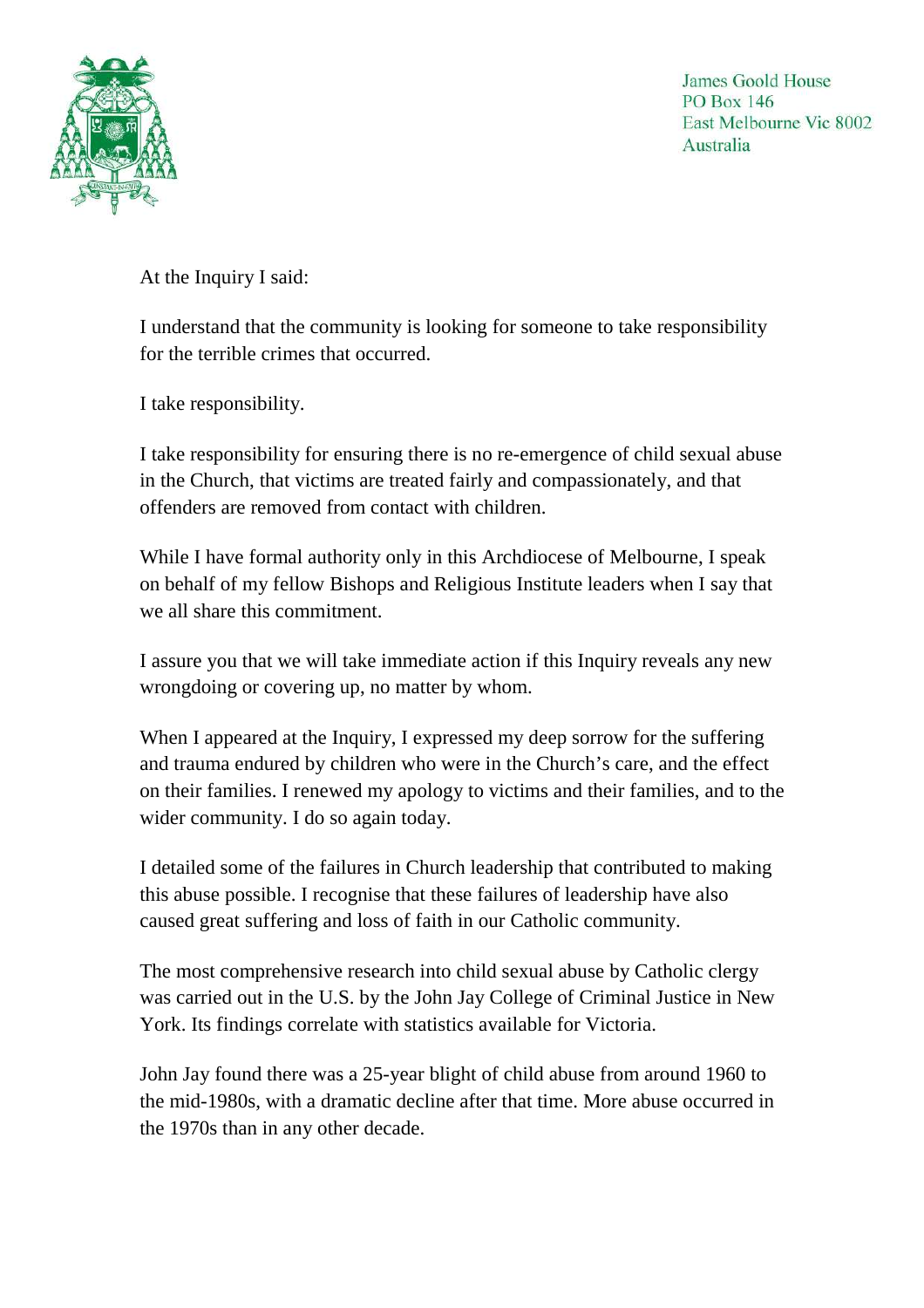

The research found that four percent of all priests active in the United States between 1950 and 2002 had allegations of abuse made against them. Just under half of the abuse allegations relate to priests ordained in the twenty years between 1950 and 1970. This is consistent with what we know happened in Victoria.

What caused the sudden rise in child abuse by Catholic clergy in the 1960s, and its equally sudden decline in the late 1980s? Why is the rate of offending particularly high amongst priests ordained between 1950 and 1970?

The John Jay research found that a significant factor appears to have been that priests ordained prior to the 1970s were more likely to suffer from personal vulnerabilities, emotional deficits and social isolation.

The research found that organisational, psychological, and situational factors affecting priests ordained prior to 1970 were a major influence on their high rate of offending. They were poorly trained in the human maturity, self understanding, and relationship skills that they needed when they encountered the social and cultural changes of the 1960s and 1970s, such as reduced social restrictions on individual behaviour, sexual liberation, and greater tolerance for permissive behaviour. This was especially true for those who had been abused as children themselves.

And what caused the rapid decline in abuse after 1985? The researchers found that factors specific to the Catholic Church contributed to the decline.

In both Australia and the United States, bishops and religious orders started to take action in the 1980s, as victims began coming forward and awareness grew of child sexual abuse by priests, religious and lay people.

In Australia, since the 1990s we have reviewed and refined our processes, procedures, and practices. In light of the John Jay research, our changes to formation of priests and religious have been particularly important. It is a critical element in preventing future violations and abuse of children by Church personnel.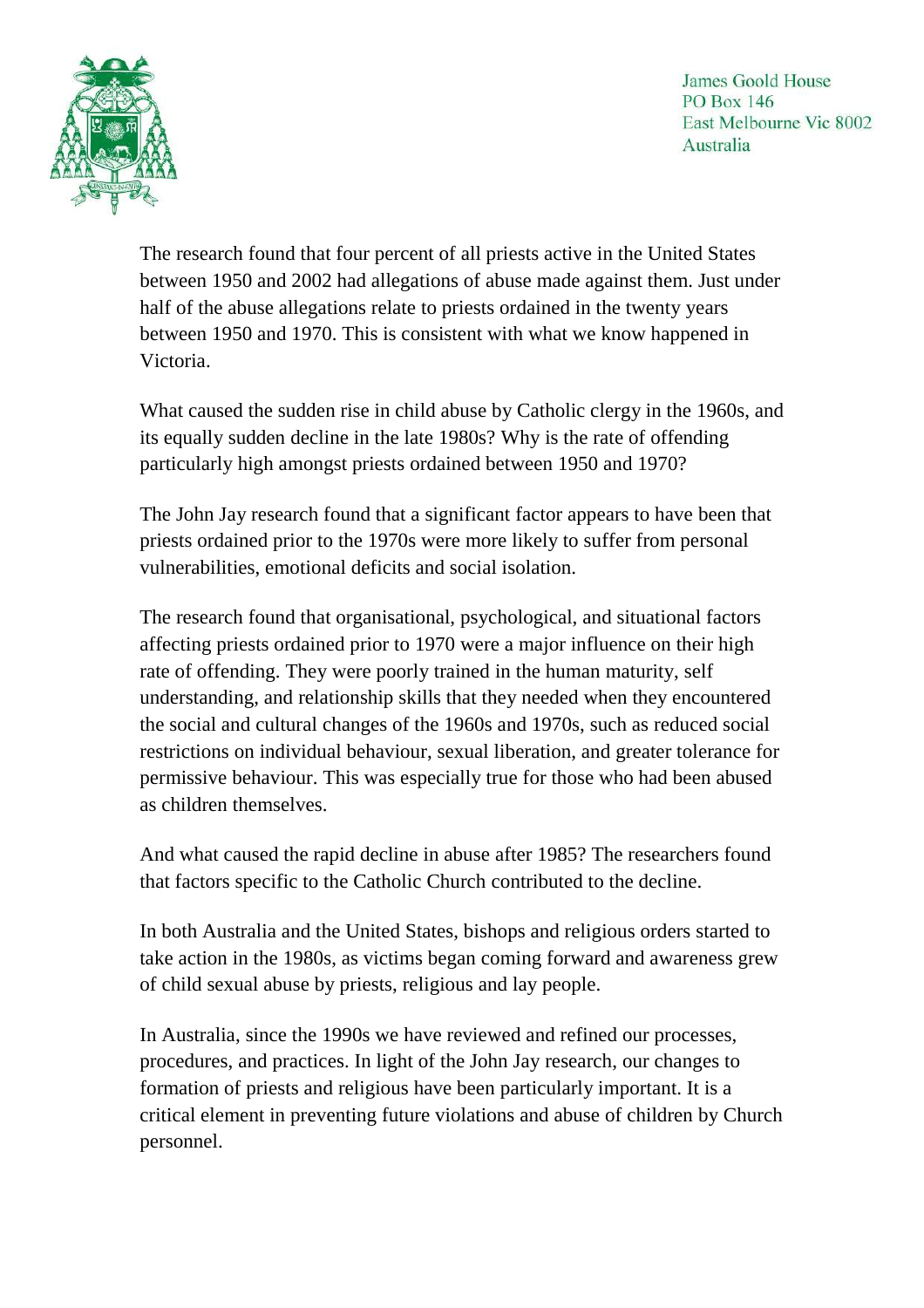

This led to the introduction of the *Melbourne Response*, and the Bishops and heads of religious institutes introducing *Towards Healing* across Australia, to protect children and vulnerable persons against sexual abuse, and take action against abusers.

Our submission to the Inquiry, *Facing the Truth,* gives details about both of these processes, including how they have been refined as we have learned how to support victims better.

As you know, we have more than 100 religious institutes operating in Victoria, running hospitals, hundreds of schools, and working with those in need.

I recognise that many in the wider community may not understand that each bishop has authority only within his own diocese, and that each institute is independent, reporting to a global leader, generally in Rome.

Of course, this distribution of authority in no way reduces the Church's responsibility for addressing abuse. However, it does mean that uncovering abuse and changing how it is dealt with required a transformation in the culture of our Church rather than a simple managerial decision by a single leader in the Church.

The *Melbourne Response* was introduced in 1996 by Cardinal Pell, shortly after he was appointed Archbishop of Melbourne. I was Vicar General at the time, and assisted in its implementation. I believe Melbourne was the first diocese in the world to implement a response to victims of abuse with independent investigation, an ongoing program of counselling and support, and compensation.

Its introduction was widely supported, including by the then Premier, the police and senior public servants. The police again endorsed the terms of reference of the Independent Commissioner when it was revised in 2011 – contrary to the police testimony at the Inquiry.

*Towards Healing* was introduced in March 1997 following its adoption by the Australian Catholic Bishops Conference in December 1996.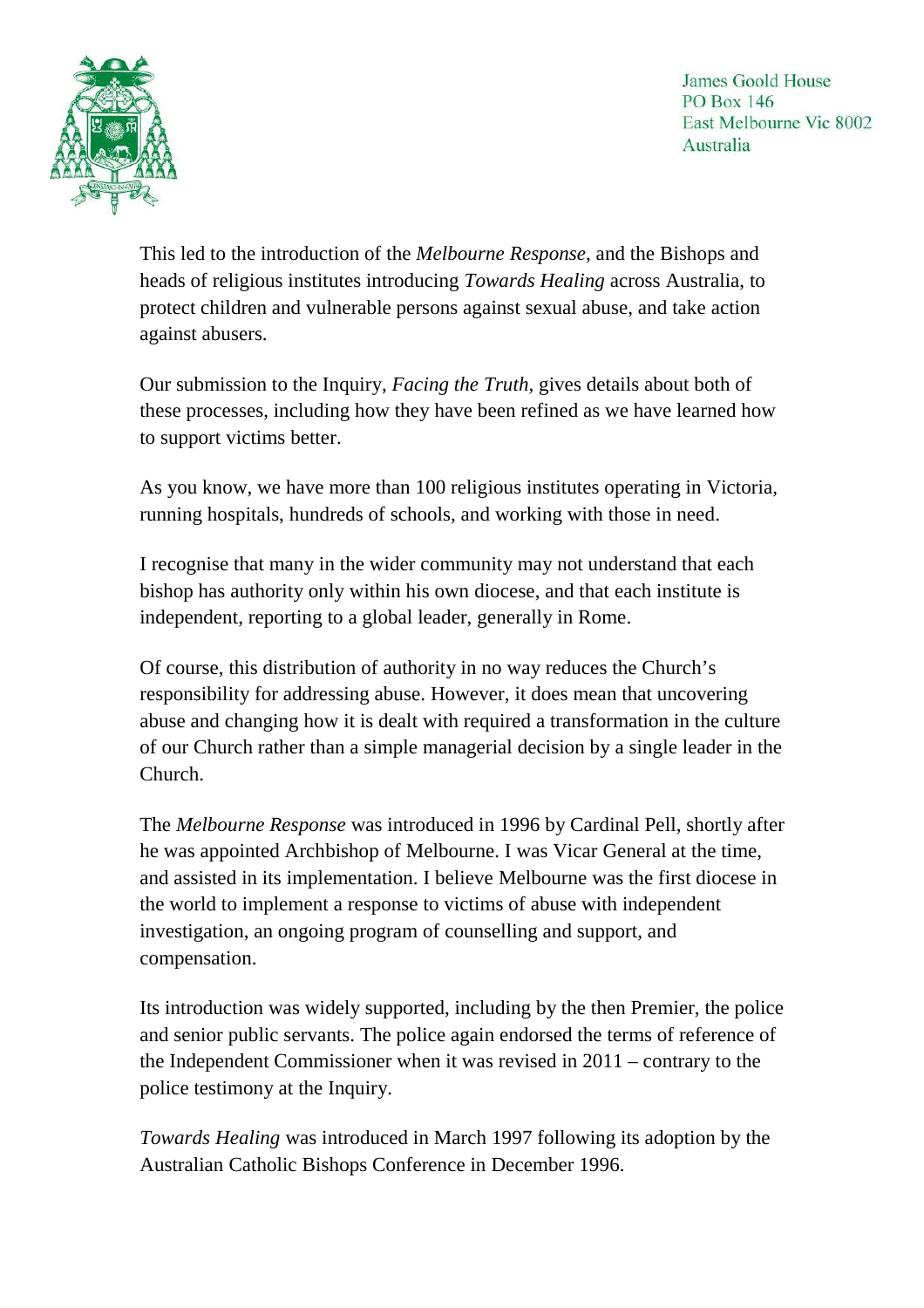

Under both systems, victims are strongly encouraged and assisted to go to the police, victims and their families are supported, and abusers are dealt with decisively, while being afforded natural justice.

The Church gave the Inquiry access to all of our confidential files and records relating to child abuse. Those records generated questions that were posed to me by members of the Committee. I would like to address some of those issues in more detail now.

First, Archbishop Little, who when a complaint was received about a priest, Baker, moved him to a new parish where he committed further offences. There is no question the Archbishop made the wrong decision in moving him. Baker should have been stood down from ministry immediately.

Archbishop Little was Archbishop of Melbourne for 22 years, and was widely known as a pastoral and compassionate bishop and leader. It is hard to put myself in his shoes, at a time when experts advised that paedophiles could be cured and returned to ministry, and when it was virtually unthinkable that these appalling acts of abuse were being perpetrated by priests and religious.

Archbishop Little was wrong to transfer Baker. I think he believed – as no one would believe today – that Baker would not re-offend.

Then there is the case of Desmond Gannon. Archbishop Little was in office when the first complaint was made about Gannon, in April 1993 and he was allowed to retire, ostensibly on health grounds. The failure to inform the parish of the real reasons for his resignation caused distress and hurt when they became known to parishioners, particularly because they had raised funds to support him in his retirement.

However, he did withdraw Gannon's faculties in August of that same year. Gannon never practised as a priest again. He was later charged, in 1997, 2000, 2003 and 2009, with multiple offences that he had committed from the 1950s to 1970s, and was jailed.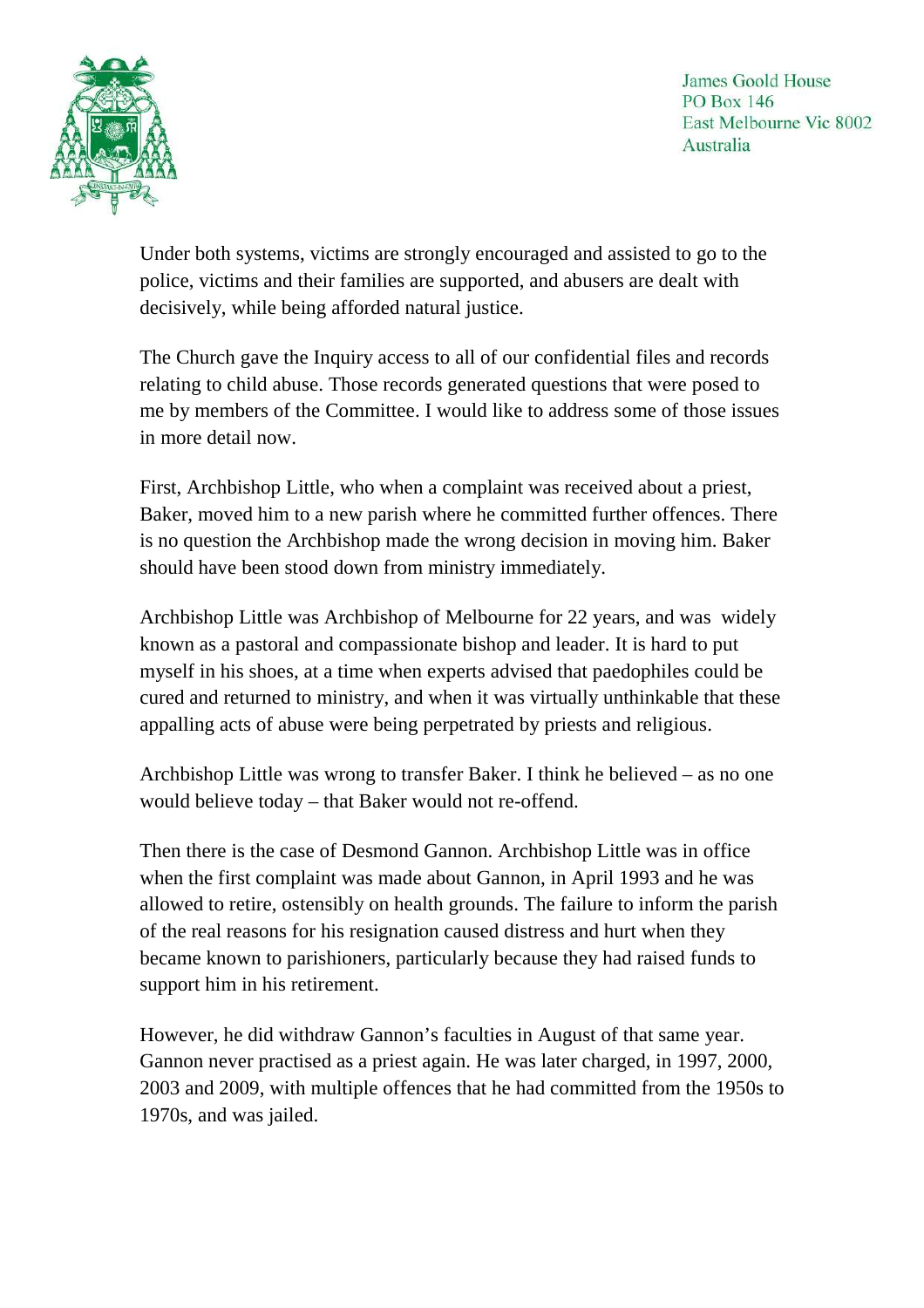

I was questioned at the Inquiry about why Gannon wasn't laicised. And I tried to describe the near impossibility in the 1990s of doing so unless the priest cooperated with the laicisation process, which Gannon refused to do.

The Church changed its rules in 2002 to allow a Bishop to seek laicisation, which I did in January 2011. I described my actions as "*Better late than never*." I should not have said that – it was a very poor choice of words and I certainly didn't mean in any way to be flippant. I remain determined to get him laicised. It is for this reason that I wrote again to the Vatican at the end of last year, asking them to reconsider their decision.

I support the need to speed up the laicisation process within the Church.

When we set up the *Melbourne Response* in 1996 there was a surge of victims coming forward, who hadn't done so earlier, to the Church or to the police or to the courts. Almost all of the reported abuse took place well before the 1990s. Most was in the 1960s and 1970s, dropping off in the 1980s. That continues to be the pattern of the abuse that is reported to us today.

I remember when we set it up we asked ourselves: What would victims want? We thought they would want a straightforward process to acknowledge that abuse had taken place, a genuine apology, and an immediate way to stand aside possible abusers while an investigation was carried out. We thought victims would want support, both financial and through counselling. And we thought they would want to know that the people they were dealing with were of the highest integrity and professionalism, and independent of the Church.

It may be that the surge of victims coming forward was because the *Melbourne Response* is like that. It is non-legalistic – it does not replace the legal system, but it has helped many victims who have not wanted to take legal action.

Its purpose is fourfold. First, the Independent Commissioner determines whether a complaint should be upheld. He has upheld 97 percent of the 314 complaints of child criminal abuse he has finalised. Second, an independent Compensation Panel then awards compensation. Third, Carelink funds and facilitates counselling and other support, from the time that a person first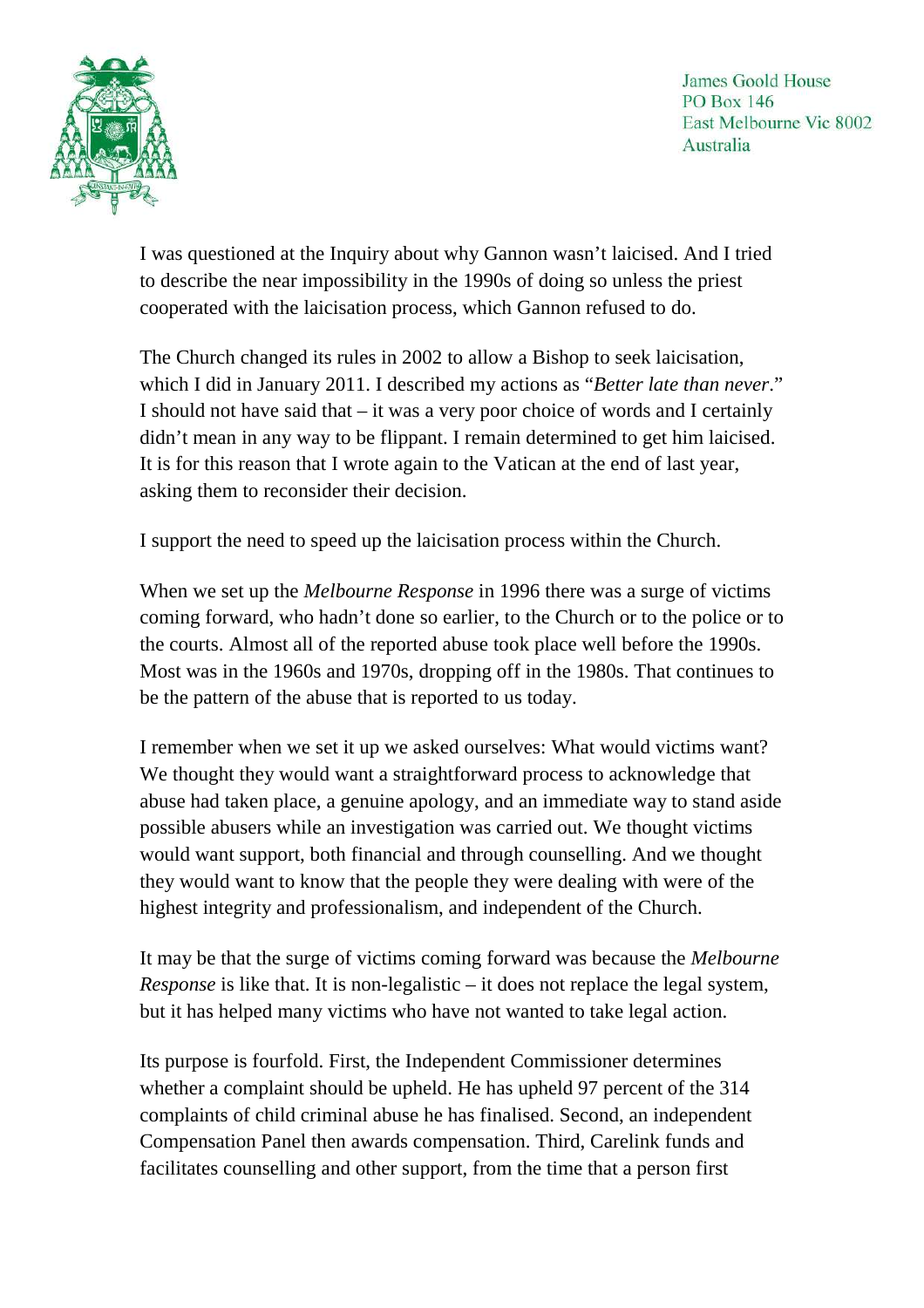



comes forward, and for as long as needed. Fourth, we provide Parish pastoral support.

And it is independent. The Independent Commissioners, Mr O'Callaghan QC and Mr Gleeson SC, and also the Chair of the Compensation Panel, Mr Curtain QC, are individuals of widely-recognised expertise and integrity. Mr O'Callaghan, for example, has acted in Royal Commissions and chaired an Anglican Church Inquiry into child abuse. Each has great empathy for the victims.

Former chairs of the Compensation Panel include the current Governor of Victoria. While all costs are paid by the Archdiocese, they are completely independent. The only time I know what they are doing is when I receive a recommendation for action. I have always acted on their recommendations.

We recognise that there are no quick fixes for victims. The effects of abuse can be life-long, but we hope that with professional care and support, there can be some healing. Carelink funds and facilitates this counselling and other support for victims and their families. Very few compensation or reparation systems do this.

Has the *Melbourne Response* has been successful in preventing abuse? Well, many priests have been stood down and removed from contact with children, many have been reported to police, and most importantly, no priest who has been dealt with through the process has re-offended against children.

Looking to the future, we have put five recommendations for reform to the Inquiry:

- 1. The Church calls for a new way of reporting offenders to police that protects the privacy of victims who want to remain anonymous.
- 2. We support the extension of mandatory reporting to include ministers of religion, with an exemption for information received during the rite of confession.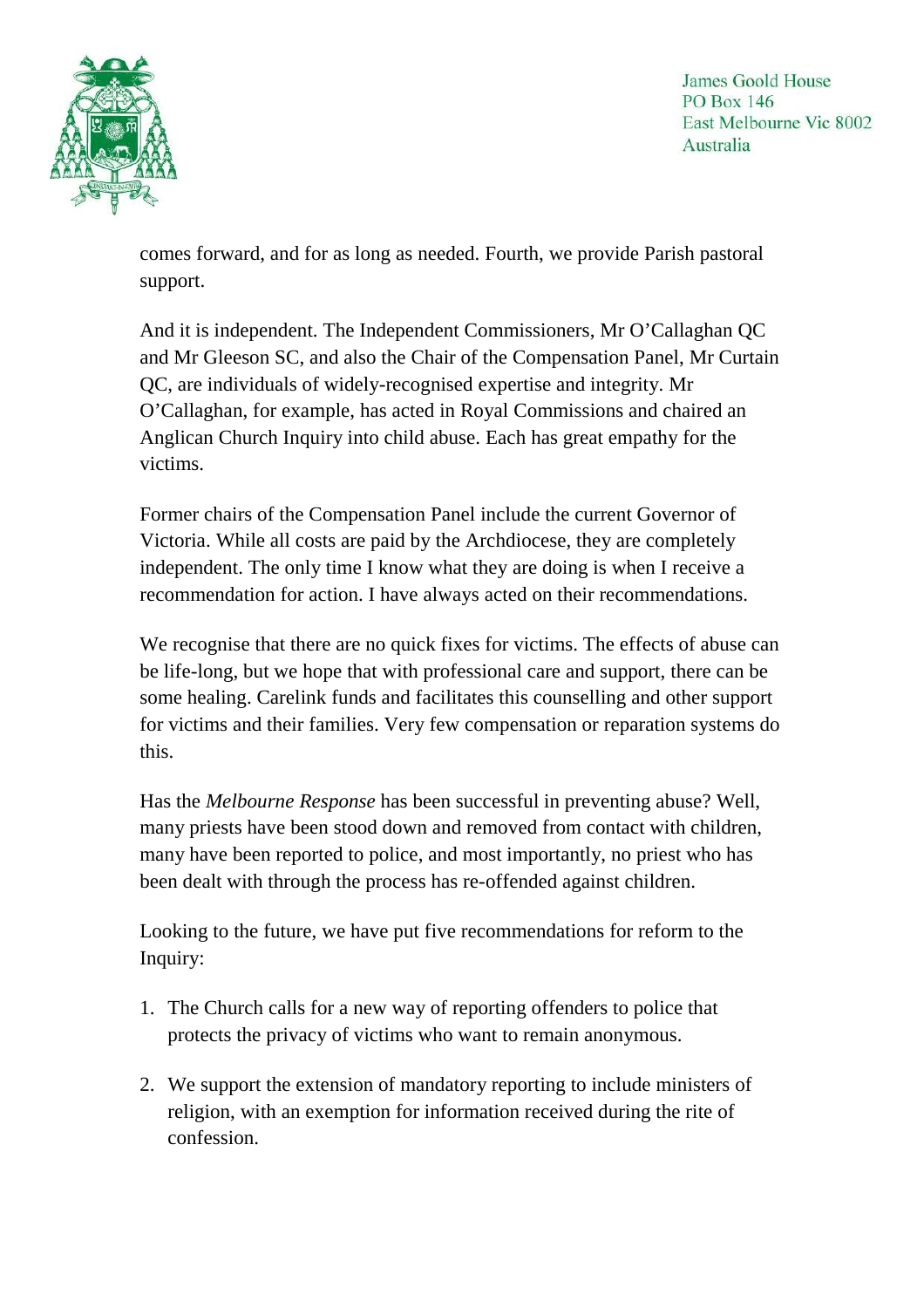



- 3. We also recommend that the *Working with Children Act* be amended so that all agencies that work with children can report possible offenders to the Department of Justice. The Department of Justice could then remove a Working with Children Check held by a such a person, or refuse an application for a Working with Children Check.
- 4. We recommend that the *Limitation of Actions Act* be amended so that the significantly longer period available to children injured by their parents and guardians applies to those who were in a special position of trust towards children. This would mean that Church victims abused as children would have the maximum possible period to take civil action.
- 5. Finally, we recommend that the Inquiry consider the introduction of statutory oversight of all agencies, government and non-government, that work with children, similar to that undertaken by the New South Wales Ombudsman.

There is further information about these reforms on your table. I'll say a little more about reporting and oversight.

The Church encourages victims to report to the police, and we would prefer that every victim did so. In the case of sex abuse by clergy, this usually involves a complaint made by an adult who was abused as a child.

But the law leaves the choice to adult victims to decide whether to report allegations to the police. We assist those victims who wish to report abuse to the police. Police should handle investigations. That is their role.

However, some victims don't want to go to the police, or to a court. There can be a variety of reasons for this, including that the victim does not want to go through the process of a public trial, or the victim is apprehensive about approaching the police. They seek help privately. We can't ignore their wishes.

So our reform proposal is to make changes to the law that would help investigate offenders in such cases, while balancing the right of an adult victim to privacy.